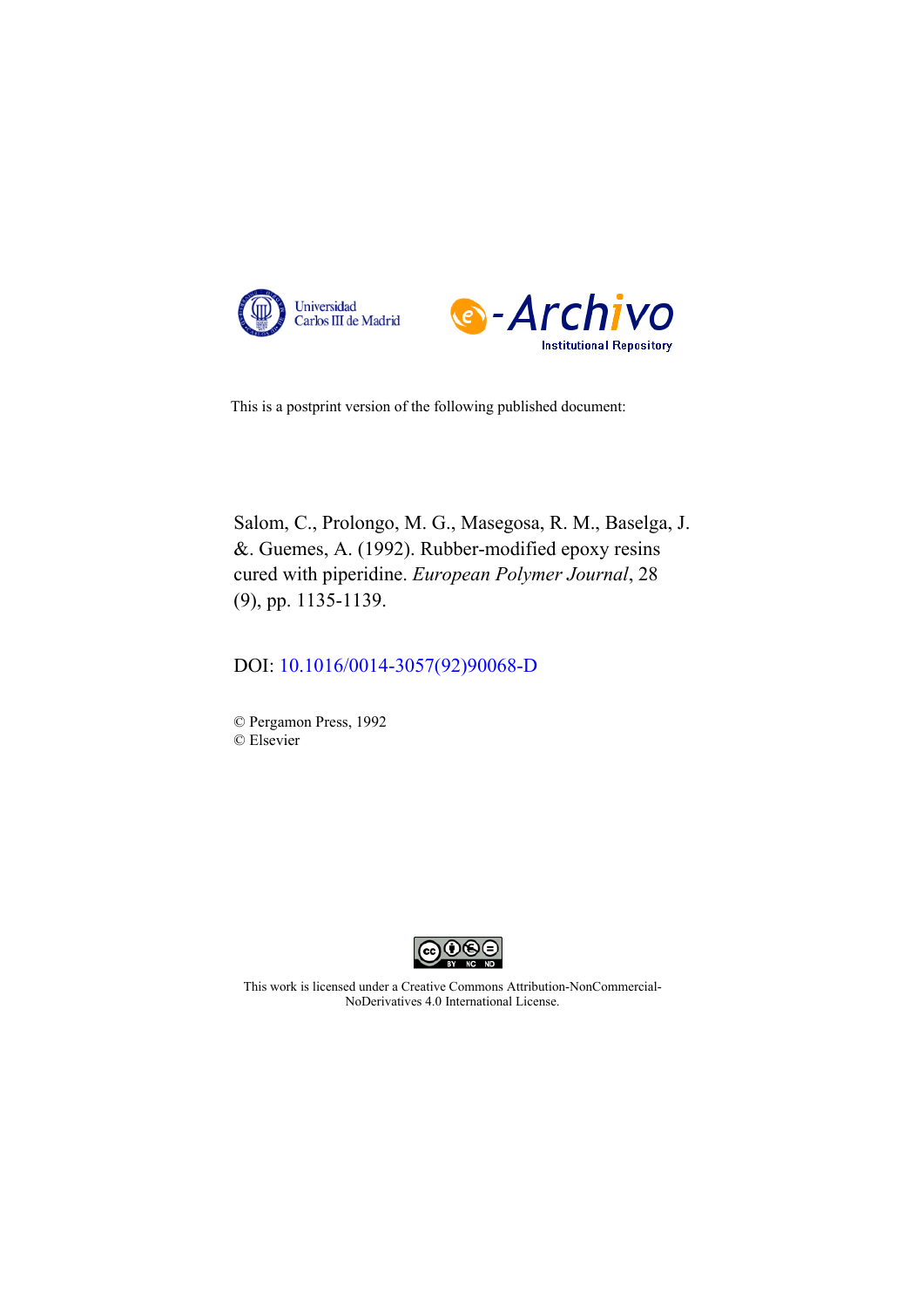# RUBBER-MODIFIED EPOXY RESINS CURED WITH PIPERIDINE

C. SALOM,<sup>1</sup> M. G. PROLONGO,<sup>1</sup>\* R. M. MASEGOSA,<sup>2</sup> J. BASELGA<sup>1</sup> and A. GUEMES<sup>1</sup> Departamento de Materiales y Producción Aerospacial, Escuela Técnica Superior de Ingenieros Aeronáuticos, Universidad Politecnica, 28040 Madrid, Spain

<sup>2</sup>Departamento de Tecnologías Especiales Aplicadas a la Aeronáutica, Escuela Universitaria de Ingeniería Técnica Aeronáutica, Universidad Politecnica, 28040 Madrid, Spain

# **ABSTRACT**

Glass transition temperatures  $(T_e)$  of epoxy resins, diglycidyl ether of bisphenol-A cured with piperidine, have been<br>measured by differential scanning calorimetry and dynamic mechanical thermal analysis in order to follo process. Optimum cure conditions have been established as  $3\%$  PP at 120°C. T s of the neat epoxy system and those modified with 5 and 16% of a carboxyl-terminated reactive rubber copolymer of butadiene and acrylonitrile have been determined as a function of the cure time. Addition of 5% of CTBN does not modify the process, but the higher CTBN content accelerates the initial stage.  $T_g$ s after long cure times  $(T_g^{\infty})$  are lower for the modified systems than for the neat, showing that CTBN is not fully segregated. The amounts of CTBN dissolved in th network have been estimated.

#### **INTRODUCTION**

Crosslinked epoxies are known as thermosets with high glass transition temperature but they are brittle materials. Addition of carboxyl-terminated reactive rubber copolymer of butadiene and acrylonitrile **(CTBN)** improves the toughness of cured epoxy resins [1-3]. During cure, phase separation of the rubber occurs as a result of the increase in molecular weight, which reduces the compatibility of the rubber with the epoxy system. Thus, a microstructure of rubbery particles in a matrix of cured epoxy is obtained [4, 5].

There have been many studies on epoxy resins using amines as curing agents [1-8]. The diglycidyl ether of bisphenol-A (DGEBA) cured with piperidine **(PP)** and modified with **CTBN** has been used as a model for studying microstructure and fracture behaviour [4, 9, JO]. This system has two peculiar features: piperidine causes an athermal cure of the epoxy resin and the cure time with this amine is relatively long (several tens of hours). Even though several conditions for cure have been tried, using different temperatures and times of curing at constant **PP** content [4, 10], the temperature and cure times were selected in such a way that they do not allow a systematic discussion of the effects of both variables on the curing of the epoxy. In effect, the low temperature cures provided the highest  $T<sub>g</sub>$  for the samples. To explain these results, it was suggested that the behaviour results from different time/temperature paths or because of volatilization of **PP.**

In an attempt to understand more fully the behaviour of the system of epoxy with **PP,** the aim of this work is to study the cure process of two rubber 16% CTBN) and an unmodified neat system as a control. **A** preliminary report has been published [11]. Because of the athermal character of the cure process, it was monitored by determining glass transition temperatures  $(T_g)$  as a function of the cure time. The first part of the work involves assessing the optimum cure conditions with respect to temperature and content of PP. In the second part,  $T_{\rm g}$ s and degrees of cure for unmodified and modified systems have been determined as a function of cure time; the relative amounts of dissolved and phase-separated rubber have been calculated from the depression of  $T<sub>g</sub>$  of the fully cured system.

#### **EXPERIMENTAL PROCEDURES**

#### *Materials*

The epoxy resin was DGEBA manufactured by CIBA under the trade name Araldite F (CY205) with an epoxy equivalent weight of 190 g·equiv<sup>-1</sup>. Its structural formula is shown in Fig. I. The curing agent was PP (Merck) (b.p. 105 ° ), a secondary amine catalyst that promotes the homopolymerization of epoxy (see Fig. I). The rubber modifier was CTBN  $1300 \times 8$  (B. F. Goodrich); it has an acrylonitrile content of  $18\%$  by wt, mol. wt 3600, density 0.948 g cm<sup>-3</sup> and —COOH equivalent weight  $2000 \text{ g} \cdot \text{equiv}^{-1}$ .

#### *Method*

The simple unmodified epoxy resin was degassed in a vacuum oven at 50° for 30 min; when it had cooled to below 30° , the piperidine was mixed in gently to avoid air trapping; the epoxy-piperidine mixture was then cured in an aluminium pan, according to the chosen cure conditions. Since the cure agent is relatively volatile, it was checked that no loss of mass occurred even at the highest cure temperature.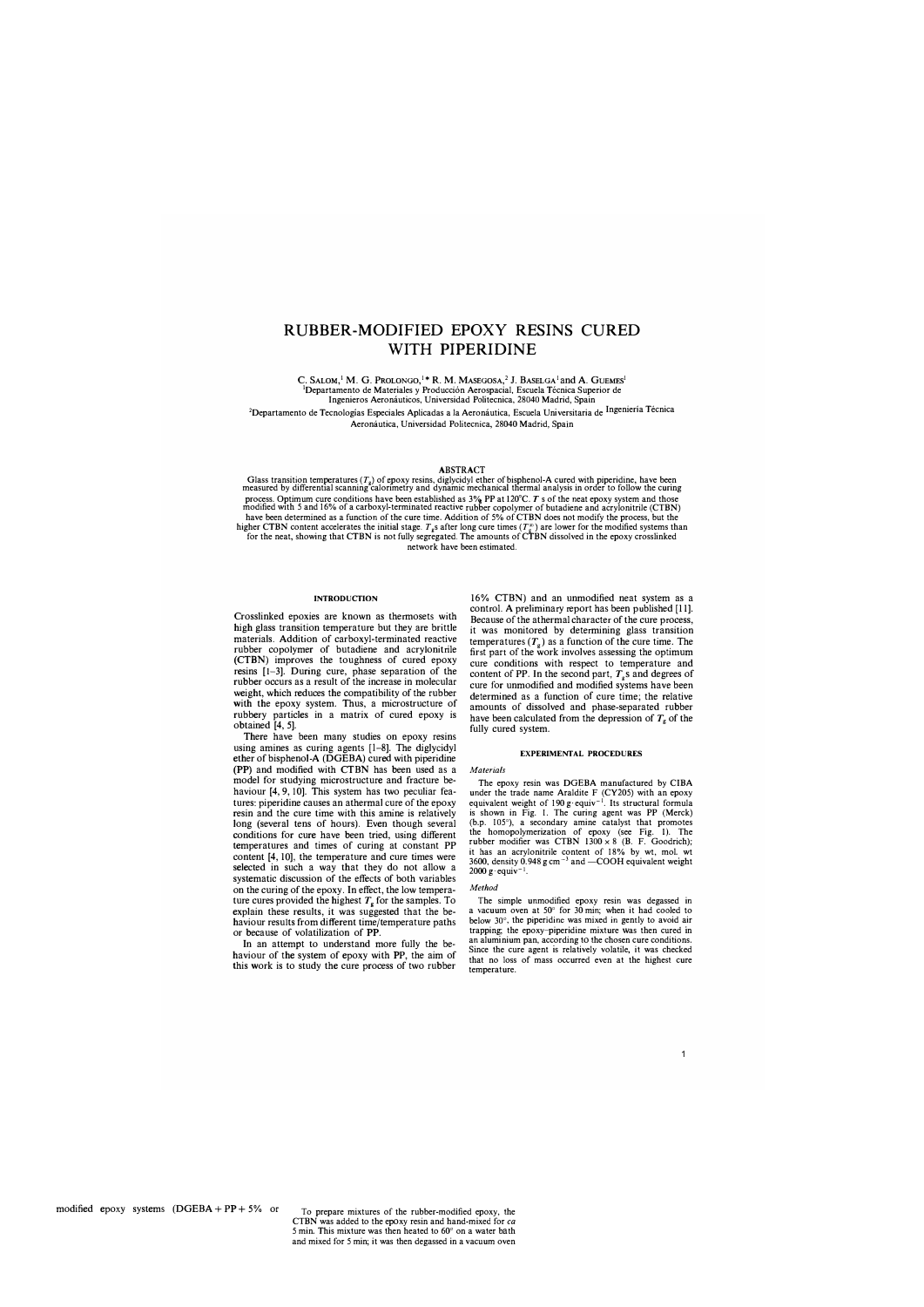

# **PIPERIDINE**

## Fig. 1. Structural formulae.

at 60° until no air bubbles were detected. The addition of **PP** was made in the same way as for the unmodified system; the cure conditions for the modified system were 120° and 3% of piperidine. In all cases, the reaction was stopped at various times by cooling to room temperature.

## *Techniques*

*Differential scanning calorimetry (DSC).* DSC measurements were carried out with a Perkin-Elmer DSC-4 over the range  $-50-170^\circ$ . Measurements were made under  $N_2$  at a heating rate of  $20^{\circ}/\text{min}$  with samples of about 10 mg. Subambient measurements were made using liquid  $N<sub>2</sub>$  to cool the DSC cell. Indium was used for calibration.  $T_{g}$  was taken as the midpoint of the specific heat change.

The increase of  $T_g$  with reaction time at a given temperature was followed by using several DSC aluminium pans filled with reactants placed in an oven at the selected cure temperature. Pans were removed from the oven at intervals and scanned in the DSC. Two runs were performed for each sample, giving equal  $T<sub>g</sub>$  values without observing any exothermal peak of reaction heat, according to the athermal character of the cure with piperidine.

*Dynamic mechanical thermal analysis (DMTA).* Dynamic mechanical analysis was also used to determine  $T<sub>g</sub>$  of the thermoset epoxy-matrix polymers, using a DMTA Polymer Lab. Instrument. For specimen preparation, the degassed mixture of epoxy with **PP** was poured into a mould and cured in an air oven to prepare a casting of dimensions  $25 \times 8 \times 1$  mm. The mechanical study was done at 30 Hz and a heating rate of  $3^{\circ}/\text{min}$ . Transition temperatures were identified by the temperature of maxima in tan  $\delta$  during a temperature scan (20-150° ). **All** the experiments were performed in  $N_2$  atmosphere.

## **RESULTS AND DISCUSSION**

# *Unmodified epoxy system*

We attempted first to fix the optimum cure conditions, i.e. weight percent of cure agent (PP) and cure temperature for which the extent of reaction reaches

a maximum. We selected 120 and 160° as cure temperatures according to preliminary studies reported by Kinlonch *et al.* [10), and carried out several cure experiments with different weight percent of PP  $(W_p)$ , in order to clarify the effects of temperature/time on the cure reaction.

Figures 2(a) and (b) show  $T_g$  of the epoxy vs PP content determined by DSC and DMTA, for curing conditions 120° /l6 hr and 120° /72 hr respectively. As expected, there is a difference (about  $15^\circ$ ) between  $T_{g}$  values from the two techniques, nevertheless the PP dependences are very similar, so we refer to results for the DSC values. Figure 2(c) shows the  $T_{g}$  values under cure conditions 160°/6 hr. The variation of  $T<sub>g</sub>$  with PP content exhibits in all cases (Fig. 2) a maximum. When time is increased from 16 hr to 72 hr at 120°,  $T_g$  increases for the same PP content and the maximum observed is displaced from 5 to 3% **PP.** At 160° , the maximum is reached at 8% of PP with  $T<sub>e</sub>$  lower than the corresponding value for 120°. These results can be explained by noting that the  $T_{g}$  can be considered as a measure of the extent of reaction. The displacement of the maximum at 120° towards a lower **PP** content for a longer cure time, indicates that the concentration of **PP** does not help the overall cure process, and increasing **PP** content improves the extent of the reaction only in the first stages (short cure times). On the other hand as can be seen in Fig. 2(c), increase of temperature does not have a great effect on the extent of reaction at short cure time (6 hr); therefore in this system, cure time has a greater effect than temperature. Our results agree with those already reported [4, 10], and explain why lower  $T_{\rm g}$ s and higher molecular mass between crosslinks have been found for the highest cure temperature at short cure times.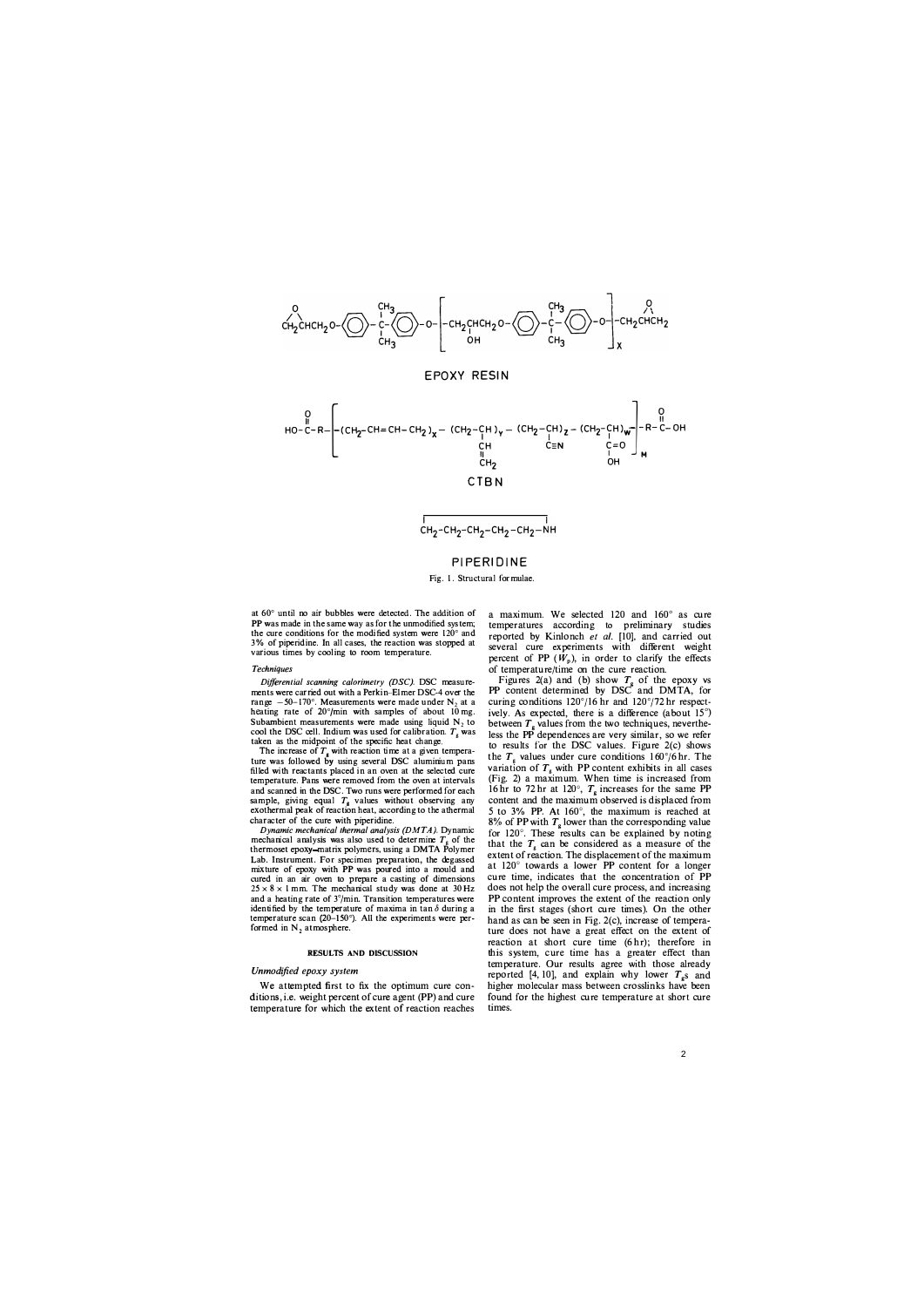

**Fig. 2. Glass transition temperatures for the neat epoxy system vs weight percent of PP, for different cure**  conditions. Data from DSC  $(\bigcirc)$  and from DMTA  $(\bigcirc)$ .

In all cases, the decrease of  $T_g$  when the PP content **is higher than that corresponding to the maxima seems to indicate a plastifying effect of PP. This effect is shown also on the moduli of several epoxy systems (Table I). The table includes the average molecular**  mass between crosslinks  $(\bar{M}_c)$  calculated from the **expression** (12, **13].** 

$$
\log \frac{E'}{3} = 6.0 + \frac{293 \cdot d}{\bar{M}_c} \tag{1}
$$

where  $E'$  is the rubbery equilibrium modulus of the epoxy determined at  $160^\circ$  (well above  $T<sub>e</sub>$  of the epoxy) and 1 Hz, *d* is the density of the epoxy  $(1.18 \text{ g} \cdot \text{cm}^{-3})$ .

**Table 1.**  $T_g$ ,  $E'$  and  $\overline{M}_c$  values (from DMTA) for the neat system cured at 120°/290 hr

| $C$ urea at 120 / 270 m |                  |                         |                     |  |  |
|-------------------------|------------------|-------------------------|---------------------|--|--|
| $W_{\rm n}$             | $T_{\rm g}$ (°C) | $E' \cdot 10^{-7}$ (Pa) | $\bar{M}_c$ (g/mol) |  |  |
| 1.76                    | 110              | 1.3                     | 540                 |  |  |
| 5.01                    | 104              | 1.04                    | 640                 |  |  |
| 7.09                    | 99.5             | 0.698                   | 940                 |  |  |

These  $\bar{M}_c$  values must be taken as "apparent" values because the decrease in  $\overline{M}_c$  with PP content may not **be due to a decrease in the crosslinking degree but to a plastifying effect of PP.** 

**As a consequence of these results, curing conditions of** 120° **and 3% PP content have been fixed for a second stage, i.e. the study of the influence of cure time in the cure of epoxy system. Figure 3 shows T***<sup>8</sup>* **at several cure times up to** 150 **hr. Cure times of**  290 **hr and** 3000 **hr, not shown in Fig.** 3 **both gave**   $T_g = 112^\circ$ ; therefore this value corresponds to com**plete curing of the epoxy resin. Even though the process takes a long time, a very high extent of the reaction has been reached at about** 20 **hr. Note that the cure temperature is slightly higher than**  the  $T<sub>g</sub>$  obtained at the end of reaction, so one would **not expect a noticeable influence of any process controlled by diffusion.** 

On the other hand, although  $T_g$ s are not expected to vary linearly with the cure degree  $(\alpha)$  over the **entire range of cure, a linear relationship between**   $T_g(t)$  and  $\alpha(t)$  can be applied at degrees of cure that **are not very high** *(T<sup>8</sup> s ea* 50° **below cure temperature)**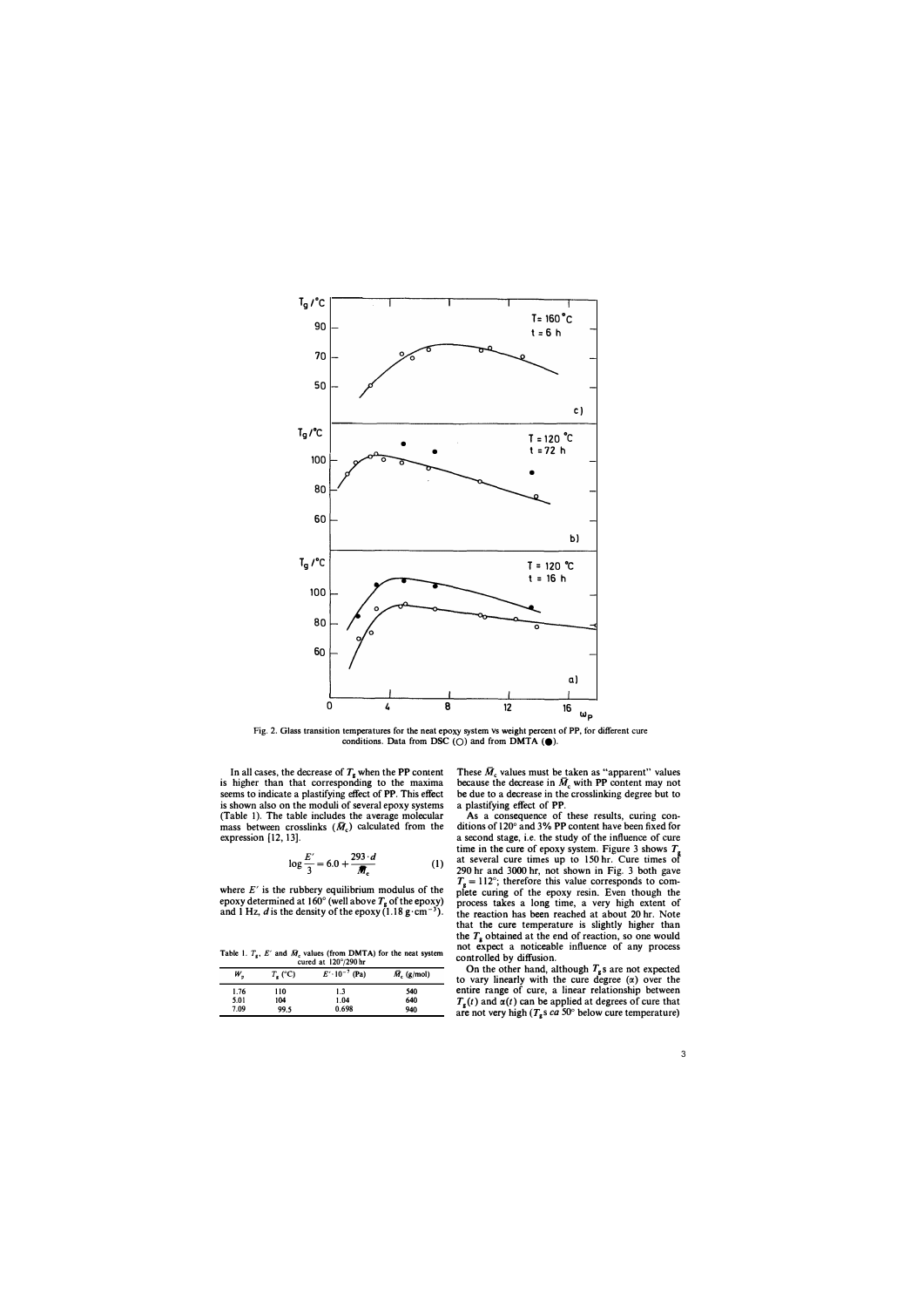

Fig. 3. Glass transition temperature vs cure time for the neat epoxy system **(0),** modified with 5% **CTBN** (e) and with 16% **CTBN (D).**

[15, 16]. With this hypothesis, we can calculate  $\alpha(t)$ from the following expression:

$$
\alpha(t) = \frac{T_g(t) - T_g^0}{T_g^{\infty} - T_g^0}
$$
 (2)

where  $T_{g}^{0}$  is the value of  $T_{g}$  at zero time  $(T_{g}^{0} = -14^{\circ})$ . The results are shown in Table 2.

# *Rubber -modified-system*

Two rubber-modified epoxy-systems (5 and 16% CTBN) were selected in order to compare their behaviour with that of an unmodified epoxysystem.

Figure 3 shows that, for 5% CTBN, there is no significant difference in the  $T_g$  vs time behaviour with the neat epoxy system; only a slight decrease of  $T_g$  can be seen at very long cure times, resulting in  $T<sub>g</sub> = 108^{\circ}$ ( $4^\circ$  lower than  $T_g$  of the unmodified system).

However for 16% **CTBN,** the cure of the system varies not only for long cure times but also for short times. As can **be** seen in Fig. 3, for cure times  $<$  10 hr, the  $T_g$  values are higher than the corresponding values for a neat system (for example at 5 hr the difference between  $T_g$ s is  $14^{\circ}$ ); it means that a large CTBN content causes increase of the reaction rate in the initial stages, so we can estimate how quickly the reaction develops by comparing the degrees of cure

| Table 2. Degree of cure, $\alpha$ , at short cure times |  |  |
|---------------------------------------------------------|--|--|
|---------------------------------------------------------|--|--|

|                | Degree of cure, $\alpha$ |          |  |
|----------------|--------------------------|----------|--|
| Cure time (hr) | Unmodified<br>system     | 16% CTBN |  |
|                | 0.16                     | 0.32     |  |
|                | 0.29                     | 0.43     |  |
| 6              | 0.35                     | $0.53*$  |  |
|                | $0.46*$                  | 0.60     |  |
|                | 0.57                     | $0.68*$  |  |

\*Interpolated values.

for modified and unmodified epoxy systems; this comparison is reported in Table 2. This accelerating effect of the rubber on the reaction might be valid for several epoxy systems; it has been detected also in another case [8) using as cure agent a secondary diamine and as rubber an epoxy-terminated butadiene/acrylonitrile statistical copolymer.

Moreover the  $T_g$  for cured rubber-modified epoxy system is 102° (10° lower than  $T_g$  of the neat system). The decrease of  $T_g$  is considered to arise from incomplete phase separation, i.e. the dissolved-rubber plasticizes the epoxy matrix. From these values, we have determined the amount of dissolved rubber using the Fox equation (17) relating  $T_g$  of a mixture  $(T_g)$  with those of the pure components,  $T_{\rm g1}$  and  $T_{\rm g2}$ .

$$
\frac{1}{T_{\rm g}} = \frac{W_1}{T_{\rm g_1}} + \frac{W_2}{T_{\rm g_2}}\tag{3}
$$

where  $T<sub>g</sub>$  refers to the rubber modified epoxy matrix;  $T_{\rm g_1}$  to the neat system and  $T_{\rm g_2}$  to the unreacted rubber (220 K);  $W_1$  and  $W_2$  are the weight fractions of the epoxy and the rubber in the homogeneous matrix. The values of  $W_2$  obtained are 1.4 and 3.7% for 5% **CTBN** and 16% **CTBN** respectively.

Finally for short cure times around 10 hr, the  $T_{\rm g}$  s for the unmodified and rubber modified systems are the same. This result agrees with those of Kinloch *et al.* [10], who obtained equivalent  $T_g$ s for both systems indicating virtually complete phase separation. This fact must be considered as apparent because the  $T<sub>g</sub>$  values have been taken when the cure reaction is not complete and, as we have shown, at long cure times there is some dissolved rubber plasticizing the epoxy matrix.

*Acknowledgements-The* authors thank Dr **A.** J. Kinloch for advice in this investigation. We are grateful to **CIBA-**GEIGY for kindly providing the samples. Financial support